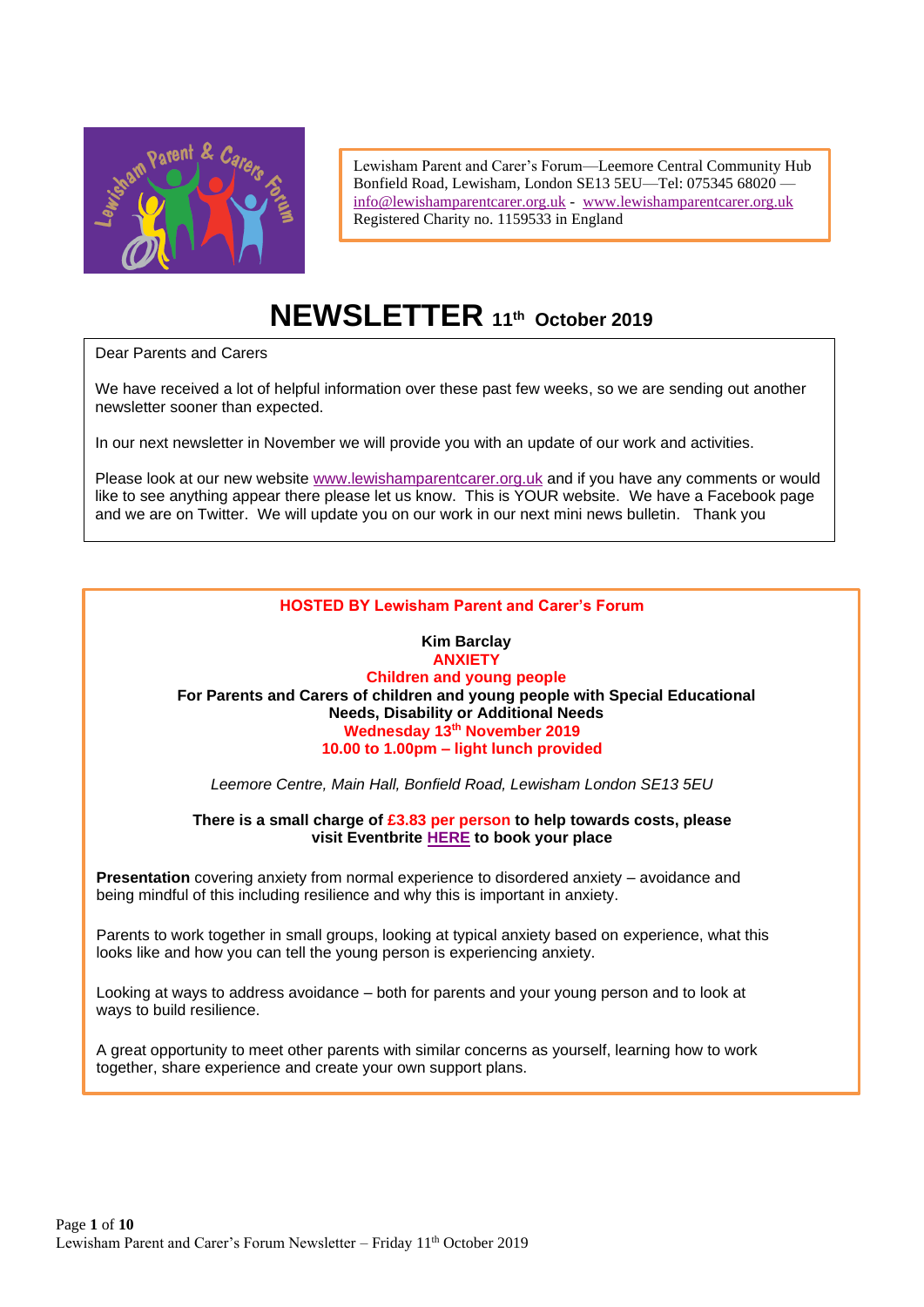

# **Ambitious about Autism– FLYER WITH LINK TO SURVEY IS ATTACHED WITH THIS NEWSLETTER**

We're the national charity for children and young people with autism. [We](https://www.ambitiousaboutautism.org.uk/we-need-an-education) are currently running a campaign called We [Need An Education,](https://www.ambitiousaboutautism.org.uk/we-need-an-education) drawing attention to the problems young people with autism face accessing early years support and education.

We have created a short survey to canvas the views of parents or carers of children and young people with autism about their experiences of early years support and the education system. Those who complete the survey will have a chance to win a £50 Love2shop voucher.

**Annabel Bowyer Research and Policy Assistant Ambitious about Autism Email: [abowyer@ambitiousaboutautism.org.uk](mailto:abowyer@ambitiousaboutautism.org.uk) Address: The Pears National Centre for Autism Education, Woodside Avenue, London N10 3JA Website: AmbitiousAboutAutism.org.uk Telephone: 020 8815 5152 Mobile: 07896 765 730**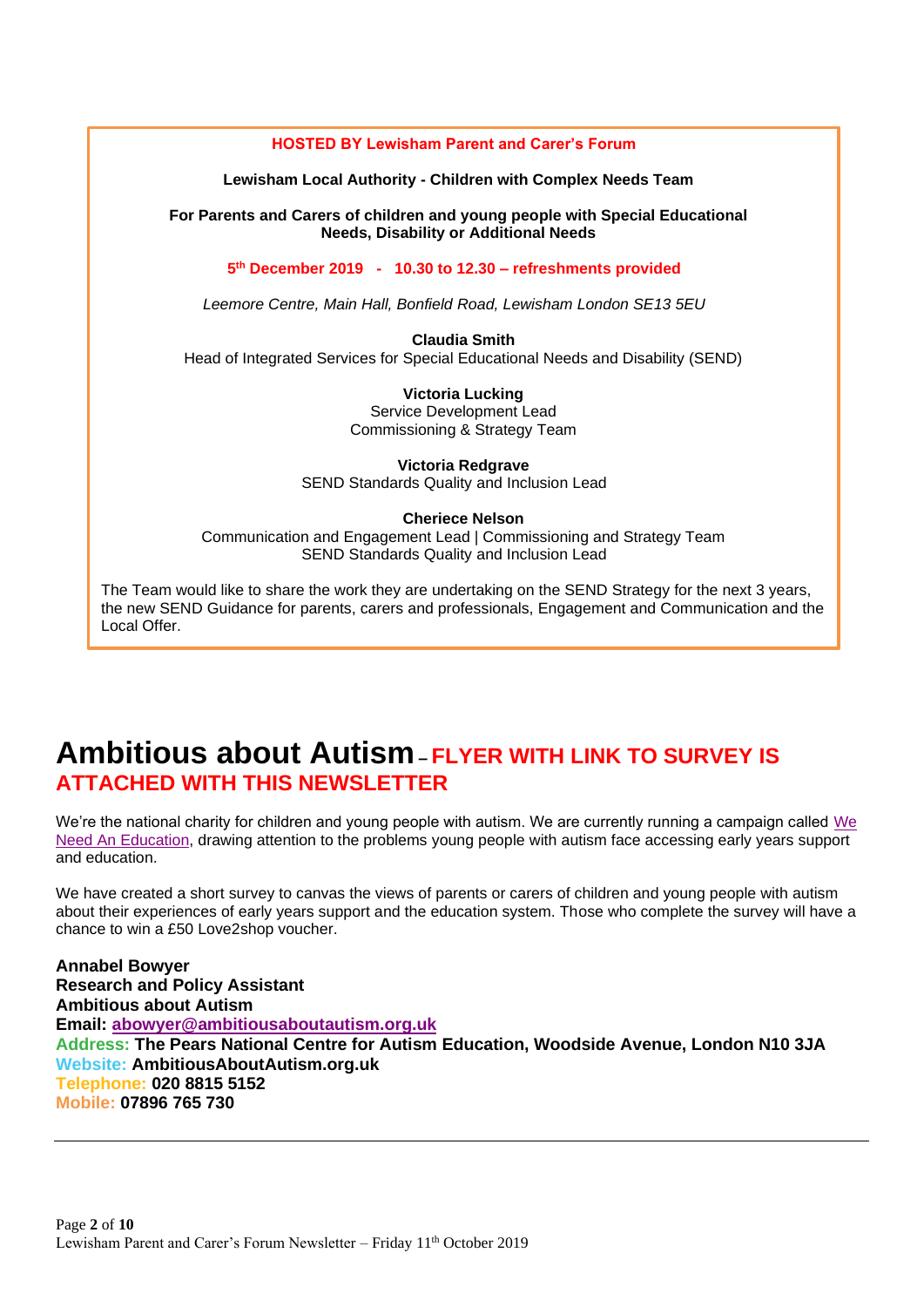### **Lewisham Mental Health Stakeholder Event: Me and My Community**

[by Lewisham Clinical Commissioning Group & London Borough of Lewisham](https://www.eventbrite.co.uk/e/lewisham-mental-health-stakeholder-event-me-and-my-community-tickets-72248203321?utm_source=London%20Borough%20of%20Lewisham&utm_medium=email&utm_campaign=10964142_LL%2010%20October%202019%20-%20children%20%28general%29&utm_content=OtherMentalHealthEvent&dm_i=402,6IZZI,V78CTO,PXLI4,1#listing-organizer) 

## Please follow the [link here](https://www.eventbrite.co.uk/e/lewisham-mental-health-stakeholder-event-me-and-my-community-tickets-72248203321?utm_source=London%20Borough%20of%20Lewisham&utm_medium=email&utm_campaign=10964142_LL%2010%20October%202019%20-%20children%20%28general%29&utm_content=OtherMentalHealthEvent&dm_i=402,6IZZI,V78CTO,PXLI4,1) to book this FREE event

If you live, or work, in Lewisham, have an interest in Mental Health then come and join us to talk to us about what is happening in the borough of Lewisham, how we can support local residents to have good mental health and what the borough has to offer to prevent mental ill health.

- Do you know how to access mental health support in the borough?
- Did you know that Lewisham is redesigning mental health services?
- If you, or someone you know, is experiencing a mental health crisis would you know what to do?
- Did you know that there is support for unpaid carers?

Join us to find out about where we are in the process of changing mental health support in the borough, how we are trying to address health inequalities for BAME community and the support that we offer to unpaid carers in the borough. There will be three workshop sessions on the day covering a wide range of topics. You'll be able to find the selection of workshops when you book your ticket. As in previous years we will be provide lunch. In our market place area you will have the opportunity to explore services available in the Borough as well as network.

We look forward to you joining us for an exciting day. For any questions please contact: Deborah Harry Email: [deborah.harry@nhs.net](mailto:deborah.harry@nhs.net) Telephone: 020 8314 3324

#### Date and Time

Mon, 14 October 2019 09:30 – 16:30 BST [Add to Calendar](https://www.eventbrite.co.uk/e/lewisham-mental-health-stakeholder-event-me-and-my-community-tickets-72248203321?utm_source=London%20Borough%20of%20Lewisham&utm_medium=email&utm_campaign=10964142_LL%2010%20October%202019%20-%20children%20%28general%29&utm_content=OtherMentalHealthEvent&dm_i=402,6IZZI,V78CTO,PXLI4,1#add-to-calendar-modal) Location

Lewisham Civic Suite 1 Catford Road Lewisham SE6 4RU [View Map](https://www.eventbrite.co.uk/e/lewisham-mental-health-stakeholder-event-me-and-my-community-tickets-72248203321?utm_source=London%20Borough%20of%20Lewisham&utm_medium=email&utm_campaign=10964142_LL%2010%20October%202019%20-%20children%20%28general%29&utm_content=OtherMentalHealthEvent&dm_i=402,6IZZI,V78CTO,PXLI4,1#map-target)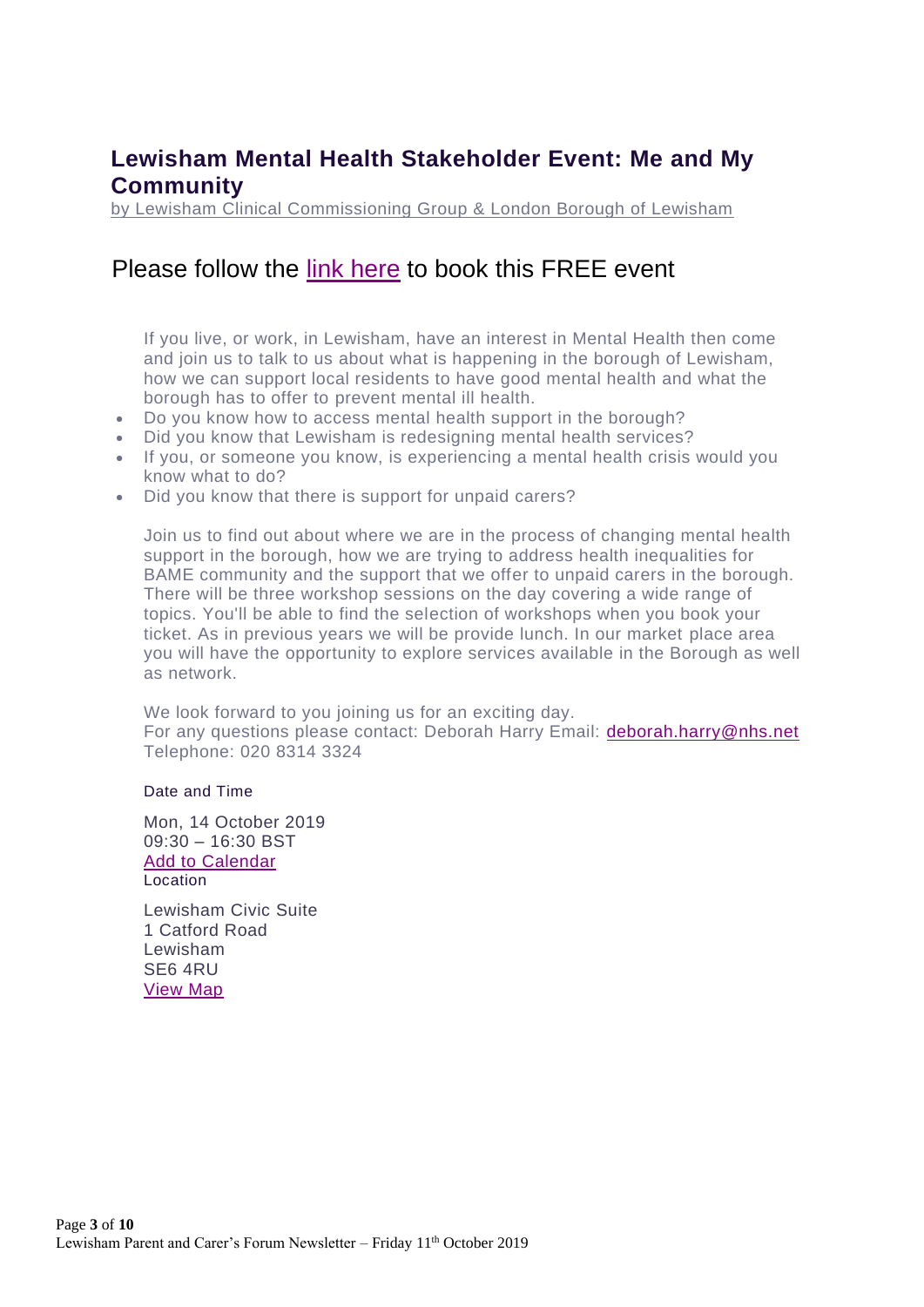

Dear Parents and Carers

Following our recent Parent Forum meeting, Family Fund have provided the following information: There are also links below.

#### **Presentation guidelines:**

#### **Grant items we can provide**:

We will consider anything related to the needs of the child which is not the responsibility of a statutory agency e.g. through Health, Education or Social Services.

We can't help with items already purchased or provide contributions to household bills.

We provide essential items such as kitchen appliances, sensory toys, family breaks, bedding, tablets/computers, furniture and clothing, games consoles, musical instruments, outdoor equipment such as trampolines, summer houses, swings and lazy spas, this list is not exhaustive.

We use preferred suppliers wherever possible so families receive a voucher or an item rather than BACS payments.

There are a variety of [family stories](https://www.familyfund.org.uk/Blogs/family-stories) included on the website about different items people have been awarded. Sometimes this can be useful to show people as it demonstrates how varied our grant awards can be.

#### **We have two main eligibility criteria: (Who we can help)**

**Financial:** Families must be eligible for one of the following benefits: Universal Credit, Working Tax Credit, Income Support, Housing Benefit, Child Tax Credit, Pension Credit, Employment Support Allowance, Incapacity Benefit.

If a family is not currently in receipt of any of these benefits, they can still apply and we will get in touch and ask for some further information to confirm your household income.

**Child & Young Person:** We work using a social rather than medical model of disability and you do not need a formal diagnosis to apply to Family Fund.

A child or young person needs a high level of support in at least three of the following seven areas: Personal care, supervision and vigilance, Access to social activities, Education, Communication, Therapy and medical treatment, Specialist resources used, Physical environment.

If the child or young person receives DLA or PIP, it is useful to have a copy of their statement.

<https://www.familyfund.org.uk/FAQs/our-disability-criteria>- this link includes a video about our eligibility criteria.

#### **Who we cannot help**

Parent/carers need to have indefinite leave to remain or be a British/EU citizen to make an application to Family Fund. We cannot accept applications from asylum seekers as they have no recourse to public funds. We cannot accept applications for children under the care of the local authority, e.g. foster children. We *can* accept applications from carers who have special guardianship orders and are responsible for, and living with, the child on the application.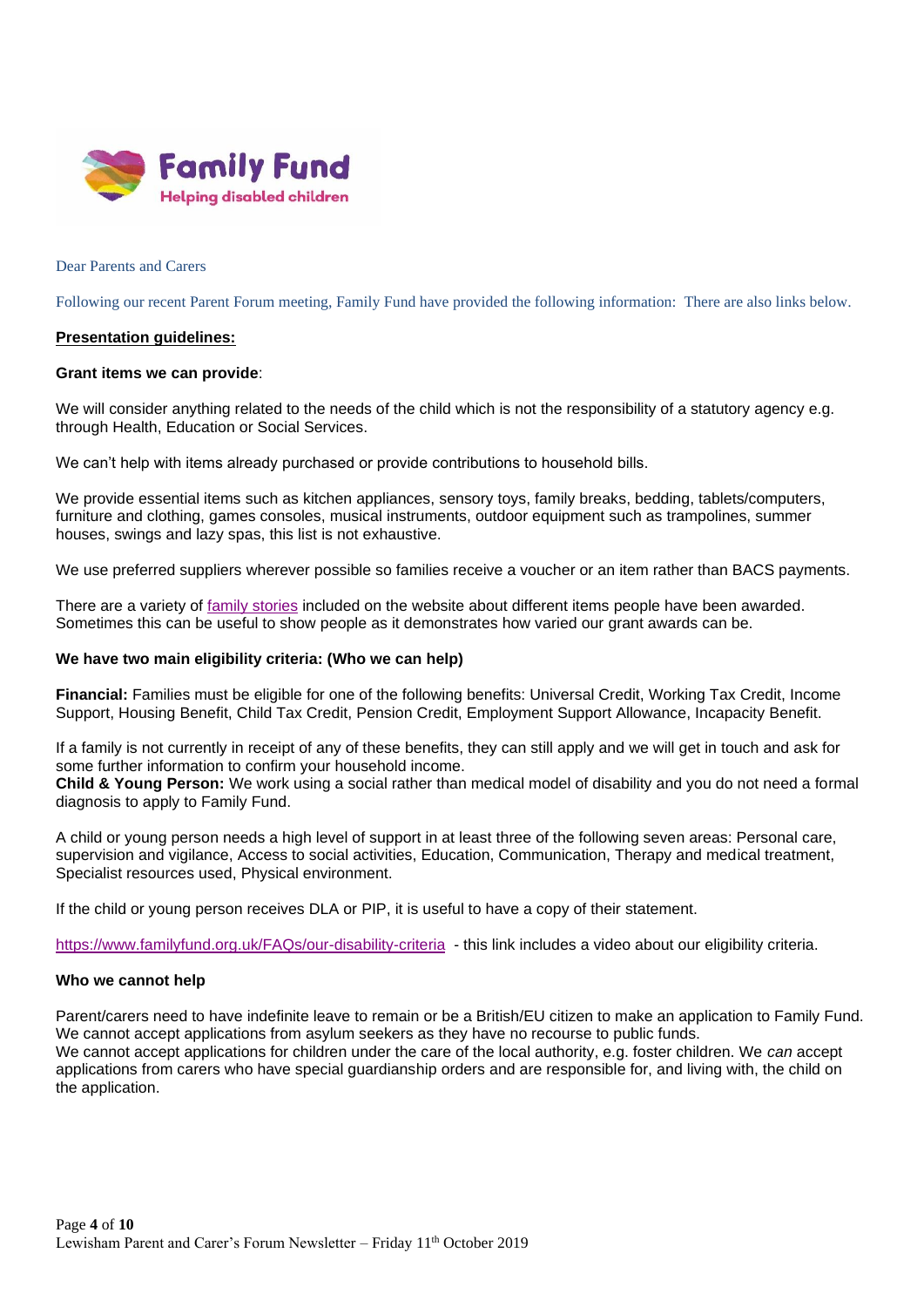#### **Application process**

A first time application can take between 3-4 months. If a family have applied before it usually takes between 8-10 weeks.

Families can apply every 12 months from the date of their last grant award, up until their child turns 18.

Families who have applied before can apply online, people who are applying for the first time need to complete a paper form.

Whilst we only provide one grant per household, every 12 months, it is useful for us to know information on the whole family. If a family want to apply for more than one child, they need to download and fill out a [Child details form.](https://www.familyfund.org.uk/Handlers/Download.ashx?IDMF=df254aa1-d7c2-4c6b-bdb4-5e5f18cce708) 

<https://www.familyfund.org.uk/FAQs/after-you-apply> - this link includes a video about what happens on a visit.

#### **Other help**

We also offer iPad and tablet training to families. This training is designed for parent/carers and adapted to meet the needs of the individual, covering a range of useful topics, including how to customise devices to address any vision, hearing, motor and learning needs of your child and parental controls and guided access. This training can be one to one or group sessions, find out more on our [website.](https://www.familyfund.org.uk/digital)

We also have an additional website [www.tiredout.org.uk,](http://www.tiredout.org.uk/) an online resource hub to help find information, advice and support relating to sleep.

<https://www.familyfund.org.uk/FAQs/are-we-eligible-to-apply> <https://www.familyfund.org.uk/FAQs/our-disability-criteria> <https://www.familyfund.org.uk/FAQs/after-you-apply>

#### **Your Opportunity: Help for 18-24 year-olds**

We are currently running a small grant programme called 'Your Opportunity' that supports disabled and seriously ill young people aged 18-24 years old who are living at home. This runs in the same way our main Family Fund grants programme for those aged 17 and under. The main difference is that we cannot help with grants for family breaks through 'Your Opportunity'.

**Please follow the link: <https://www.familyfund.org.uk/help-for-18-24-year-olds>**



## **ALCHEMY LIVE SCREENING THIS IS A DOCUMENTARY ONLY**

#### **THURSDAY 17TH OCTOBER 5PM KALEIDOSCOPE, 32 RUSHEY GREEN, CATFORD**

Jesy Nelson – ODD ONE OUT

Jesy Nelson from Little Mix shares her emotional experience on how the pressures of social media and online cyberbullying drove her to attempting to take her own life. Her documentary covers some very serious and incredibly important issues.

Join us for this viewing of the documentary which will be followed by a group discussion on some of the topics covered.

AGES 13 plus – open to staff, young people and parents and carers BOOK A PLACE – email [Danial.marcon@slam.nhs.uk](mailto:Danial.marcon@slam.nhs.uk)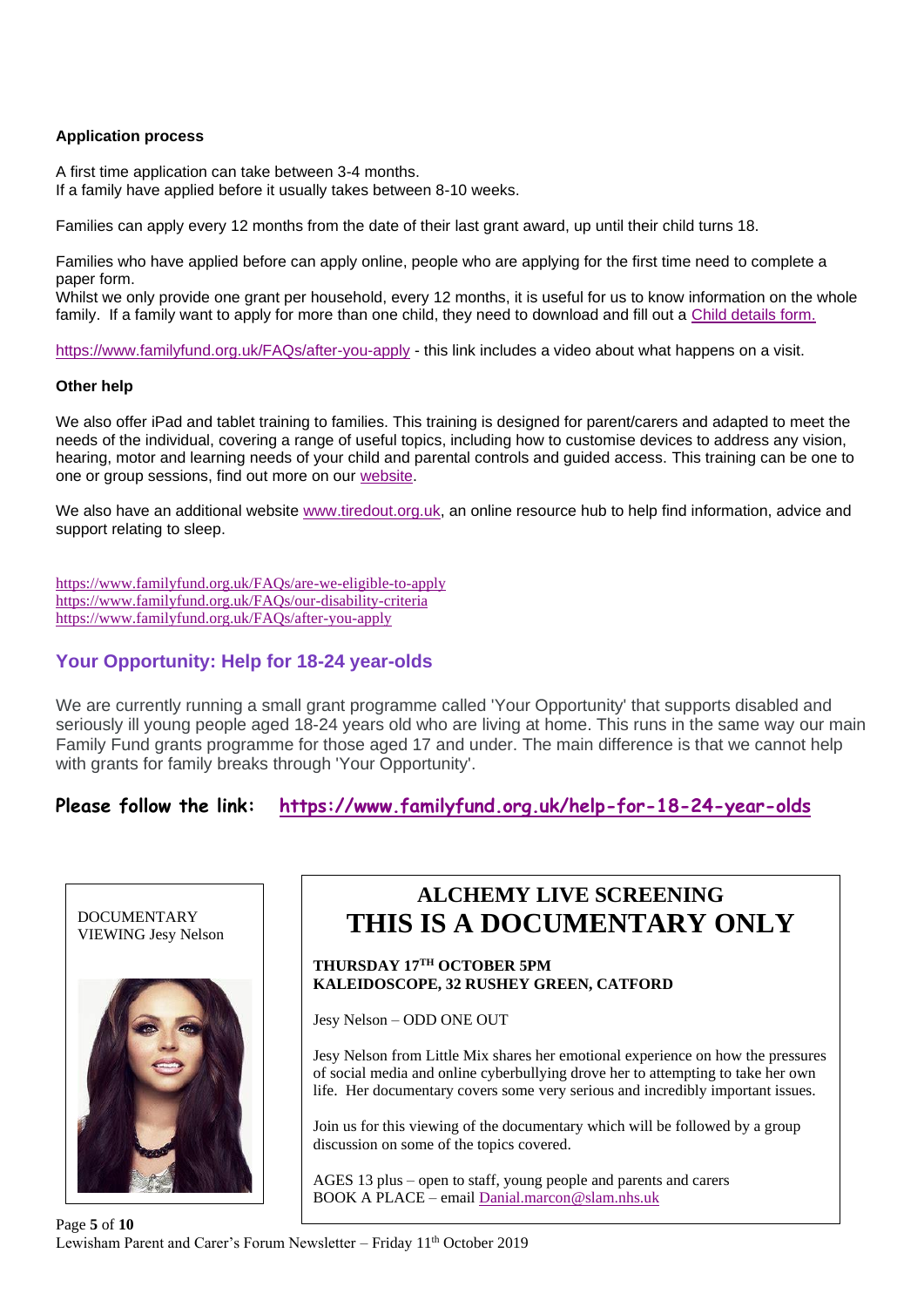We are excited to announce South East London Tennis have launched their inclusive tennis sessions! (There is a flyer attached to this email)

Session details are as follows; When – Wednesdays 5:45-6:45pm (Term-time only) Where – Ladywell Centre, Sports Hall, 148 Dressington Avenue, SE4 1JF Cost – First session free, £4 per session after Equipment – All equipment is provided. There are sports wheelchairs available

If you have any questions; you can either contact myself or Chris @ [chris@southeastlondontennis.com.](mailto:chris@southeastlondontennis.com)

Look forward to seeing you at the sessions! Kate

#### **KATE PAGE**

Development Manager – Disability Inclusion





**Access Sport CIO** 3 Durham Yard | Teesdale Street | London E2 6QF 020 7993 9883 <https://www.accesssport.org.uk/>

## **DISABILITY SWIMMING INSTRUCTOR Francis Hazleton ASA Level 2**

1-2-1 lessons/group lessons Visually impaired friendly swimming All swimming stages and abilities Deaf friendly swimming Autism friendly swimming

ALL AGES

Email: [kasule30@googlemail.com](mailto:kasule30@googlemail.com)

Mobile: 07789374691

#### **LONDON COUNCIL UPDATE – 25TH SEPTEMBER 2019**

#### **Inclusive schooling**

A new report by London Councils published today shows that, although many schools and councils in the capital are using a range of innovative strategies to meet the needs of children with SEND, not every school is succeeding at being inclusive.

The government's recent announcement of an extra £700 million for the High Needs block of funding shows that supporting children with SEND is high on the national agenda.

**[Cllr Nickie Aiken, London Councils' executive member for](https://your.londoncouncils.gov.uk/192K-6HVYH-V2BC0Q-3RGHHC-1/c.aspx)  [schools and children's Services, said:](https://your.londoncouncils.gov.uk/192K-6HVYH-V2BC0Q-3RGHHC-1/c.aspx)** "It's inspiring that so many councils and schools in London are already positive about supporting children with SEND.

"However we cannot yet guarantee that all schools in London are inclusive. All too often children with SEND end up being excluded or off-rolled rather than being offered the support they need."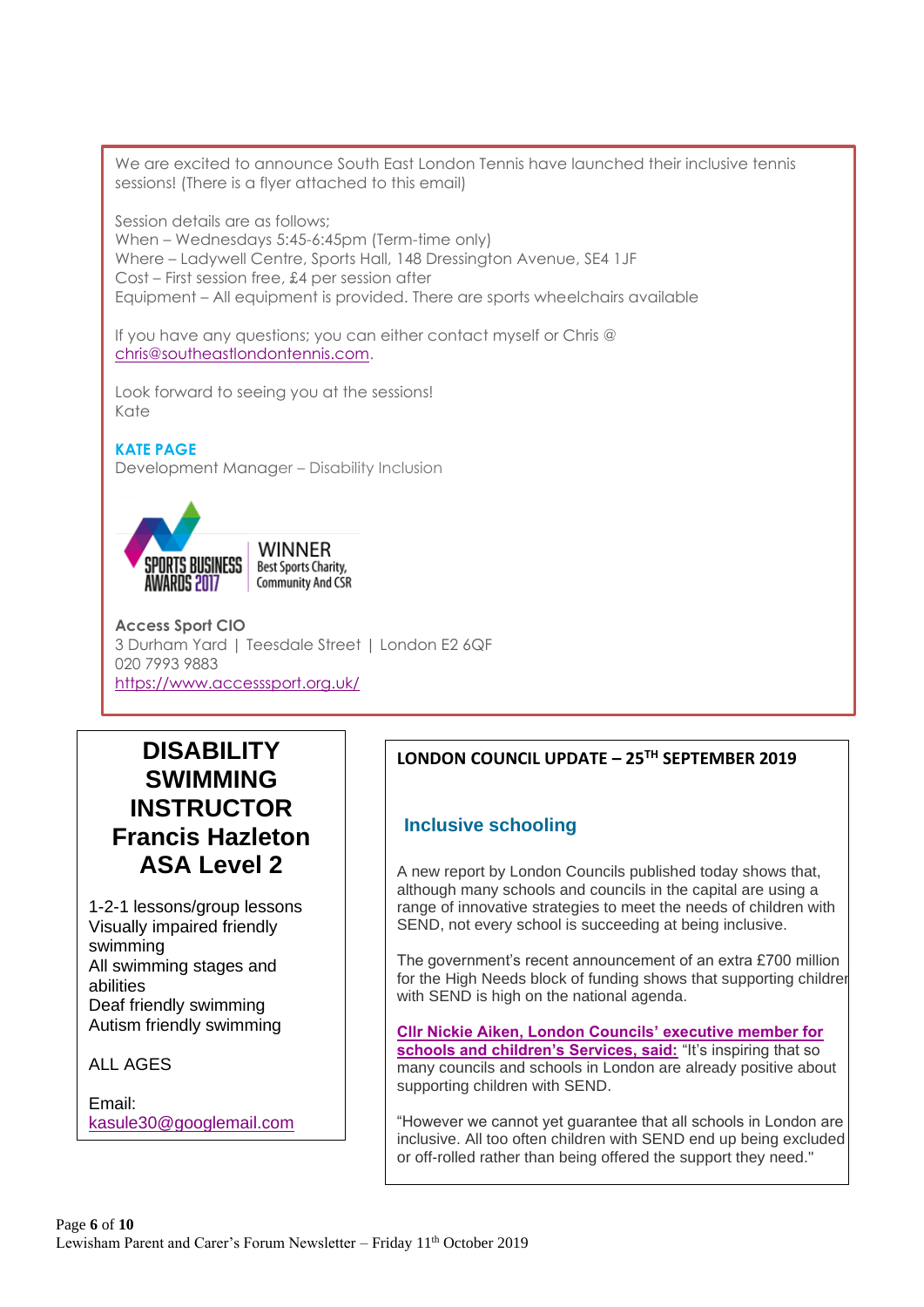# **FUN FIZZICAL A weekly exercise group for children with special needs**

Where: The Bridge Leisure Centre, Lower Sydenham

When: **Thursdays 4.30 – 5.55pm**

Who: Children with special needs and their siblings **aged 3– 16 years**

What: One-to-one physical activities with teenage helpers Why: Because the children benefit from exercise and a different type of contact outside the family while the parents take a break

Sessions are run by Sarah Thorn and Darren Brown, both of whom are qualified gym instructors

Activities include trampoline, ball games, soft shapes, badminton, parachute games and dance – it's lots of fun!

Students from Alleyn's School provide practical support and friendship for the children

Parents are welcome to stay in the gym or relax in the café area downstairs For more information or to register please contact:

Sarah: 07960 898764 Darren: 07951 892296

# **Kaleidoscope Drop-in Information and Advice Sessions**

## **Lewisham Parent and Carer's Forum dates:**

Tuesday  $12<sup>th</sup>$  November – 10am to 12pm

We will be joined by Georgina Boon from CAMHS – medication team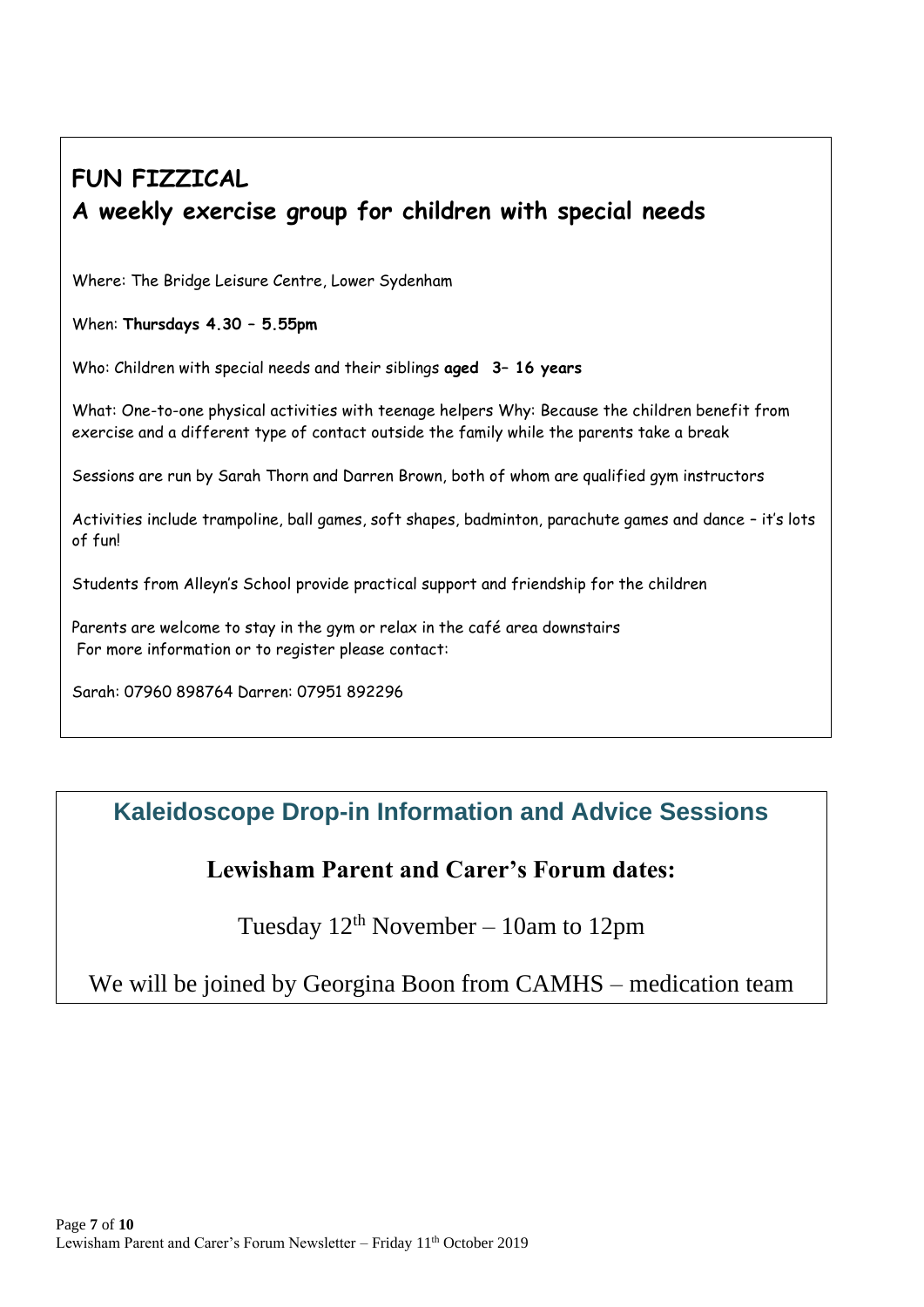#### **Information sent on behalf of the Department for Education:**



On the 6<sup>th</sup> September, the government announced the launch of a cross-cutting review of SEND Five years on from the Children and Families Act, it is time to review how the reforms it introduced are supporting children and young people with SEND and make sure they are being implemented as well as possible.

The internal review will look across education, health and care to consider:

- The evidence on how the system can provide the highest quality support that enables children and young people with SEND to thrive and prepare for adulthood, including employment;
- Better helping parents to make decisions about what kind of support will be best for their child;
- Making sure support in different local areas is consistent, and that high-quality support is available across the country;
- How we strike the right balance of state-funded provisions across inclusive mainstream and specialist places;
- Aligning incentives and accountability for schools, colleges and local authorities to make sure they provide the best possible support for children and young people with SEND;
- Understanding what is causing the demand for education, health and care plans; and
- Ensuring that public money is spent in an efficient, effective and sustainable manner, placing a premium on securing high quality outcomes for those children and young people who need additional support.

The government also announced today that Tony McArdle, Lead Commissioner in Northamptonshire County Council, will be the new chair of the SEND System Leadership Board, which brings together sector leaders across Education, Health and Social Care to drive improvements. He will act as an independent advisor to the review, alongside Education Endowment Fund Chair Sir Kevan Collins and Anne Heavey, National Director of Whole School SEN.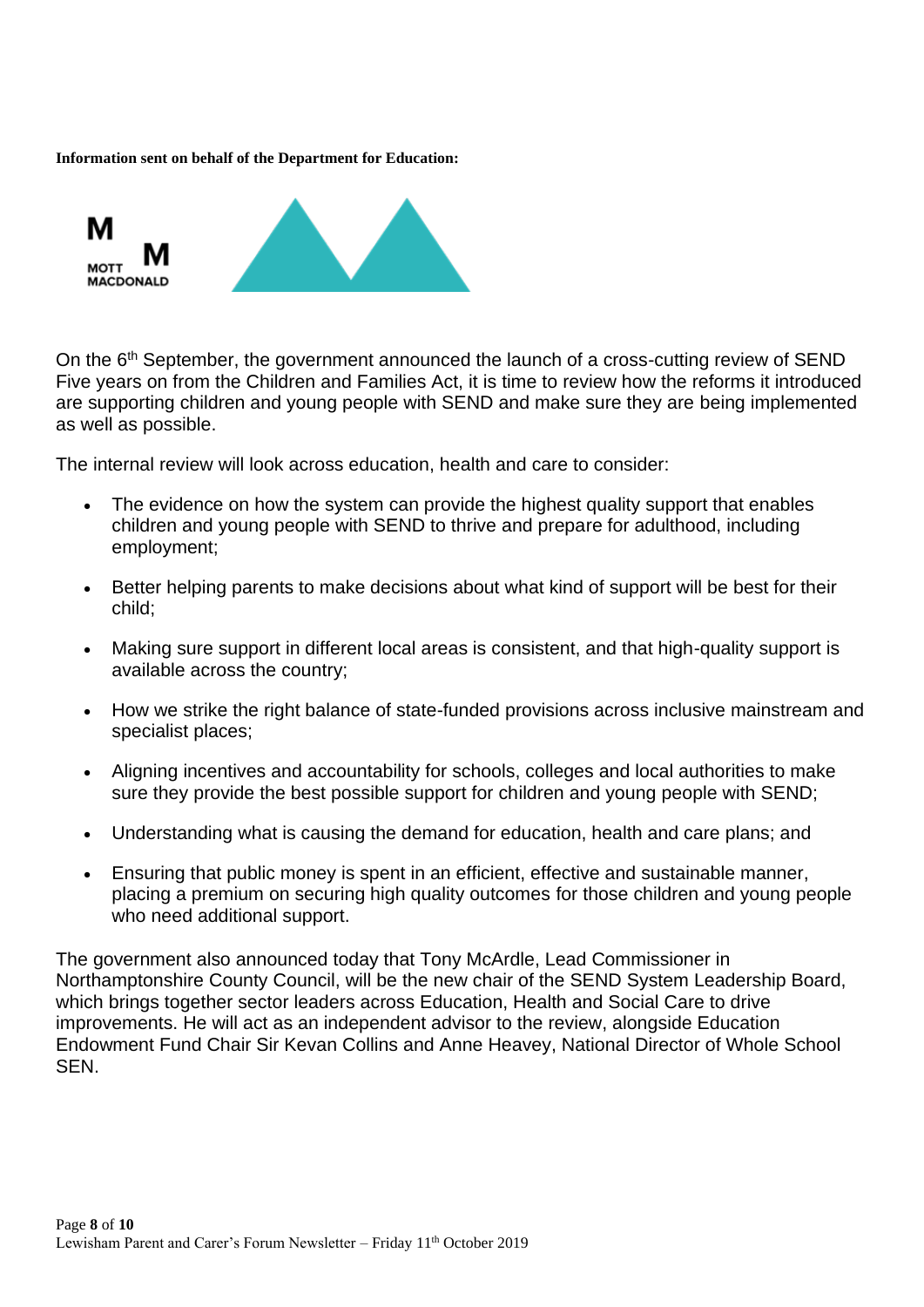#### **Tony McArdle said:**

"Delivering better SEND outcomes will require consistent, strong leadership across a range of partners. I look forward to ensuring that this Board equips the sector with what it needs to bring that leadership to bear."

#### **Dame Christine Lenehan, Director of the Council for Disabled Children said:**

"This review presents an important opportunity to look across health, education and social care to identify how well we are supporting children and young people with SEND, including through the significant changes in the NHS Long Term Plan. A great deal of work has already been done to gather evidence through the NAO, the Education Select Committee and the Timpson Review of Exclusions to name a few, and this review will need to take account of all this work to identify practical changes which will strengthen and improve the system. In particular I am keen to see the review further understanding on how mainstream schools can better meet the needs of a wider range of children.

The Government will need to work closely with young people, parents and carers as they take forward this review, while providing continuity and stability for those using and operating the current system. I look forward to engaging with the review and taking positive steps forward to improve the support for children and young people with SEND."

#### **The National Network of Parent Carer Forums said:**

"We are delighted that the government has responded to our calls for a review of the SEND system. Five years on from the Children and Families Act, the aspirations of the reforms have not yet been delivered for far too many children with special educational needs. We need a cross governmental plan of action to address the challenges that our members and our partners in the SEND sector have identified. A co-ordinated approach that puts the voice of families and young people at the heart of decision making is key to making sure that the welcome extra funding announced for SEND is spent effectively.

We look forward to working with the Department for Education and sharing the knowledge and experience of our members to making sure this review delivers what the families of children and young people with SEND need."

The review will inform and support the government's commitment to revise and update the SEND Code of Practice before the end of 2020.

Kind regards, SEND Delivery Support Team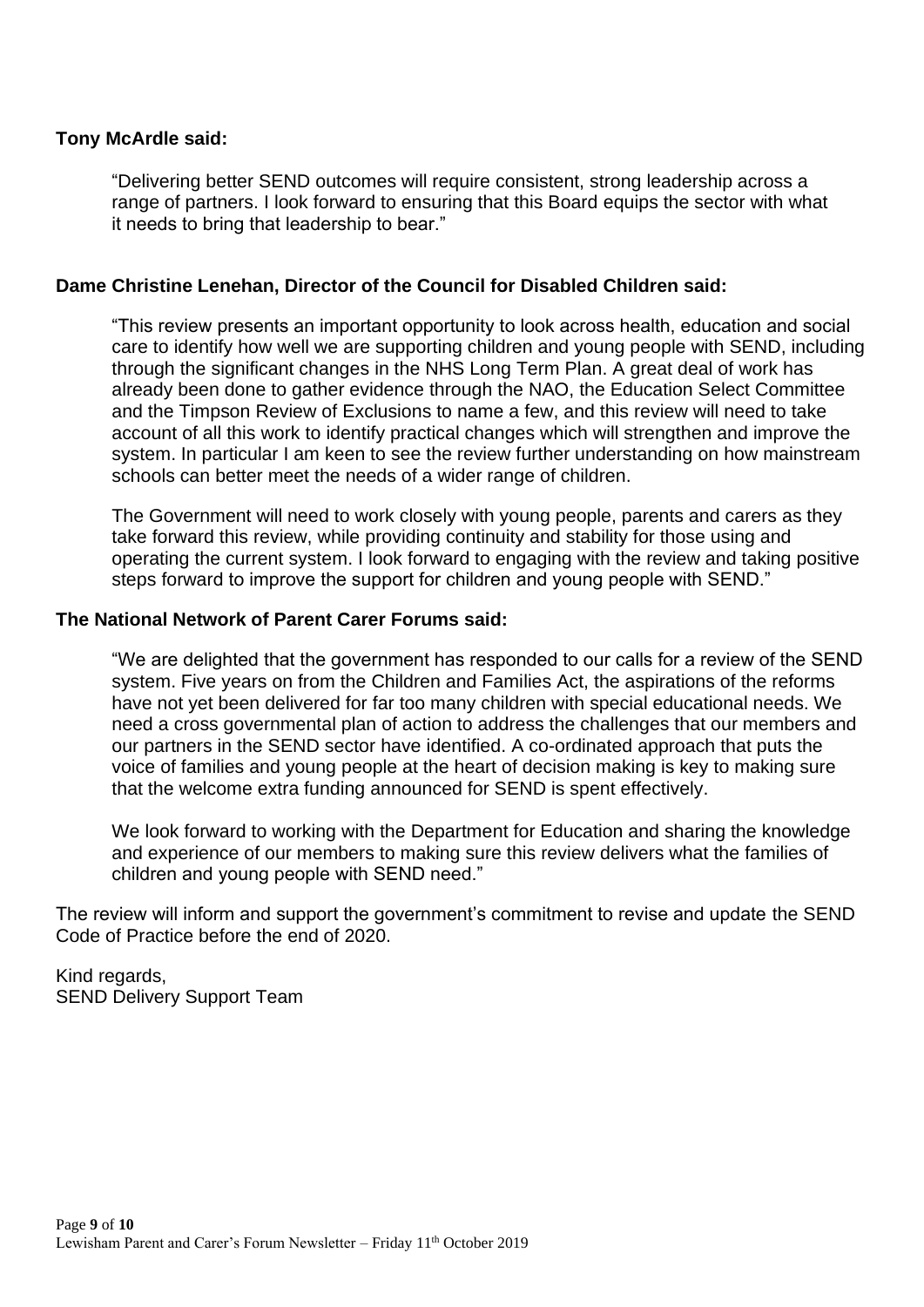# Supported Internship Lewisham Project SEARCH

## **Getting Ready for the World of Work** At Lewisham College, Lewisham Way, SE4

What is Project **SEARCH** Supported Internship?

- A one-year programme running from September to July, five days a week, Monday to Friday
- The programme is designed to help you get a full time paid job.
- You will spend your day on the host employer site.
- You will complete three work placements called rotations. Each rotation lasts for 10–12 weeks.
- You will have coaching and support from the onsite college lecturer, job coach and department managers.

# Supported Pathways into the Creative Industries

### **What is the Supported Pathways into the Creative Industries programme**?

- A one-year programme running from September to July, five days a week, Monday to Friday.
- The programme is designed to help you get a full time paid job.
- You will spend your day on a host employer site. Our employers include: National Theatre and the Royal Opera House.
- You will have coaching and support from the onsite college lecturer, job coach and work mentor.

# **PLEASE SEE BOTH FLYERS ATTACHED WITH THIS NEWSLETTER**

## **ACCESS TO WORK**

### **PLEASE SEE ATTACHED FLYER – YOU/YOUR YOUNG PERSON CAN APPLY FOR THIS**

Access to Work can support your young person to find or stay in work if they are facing barriers because they have a health condition or disability?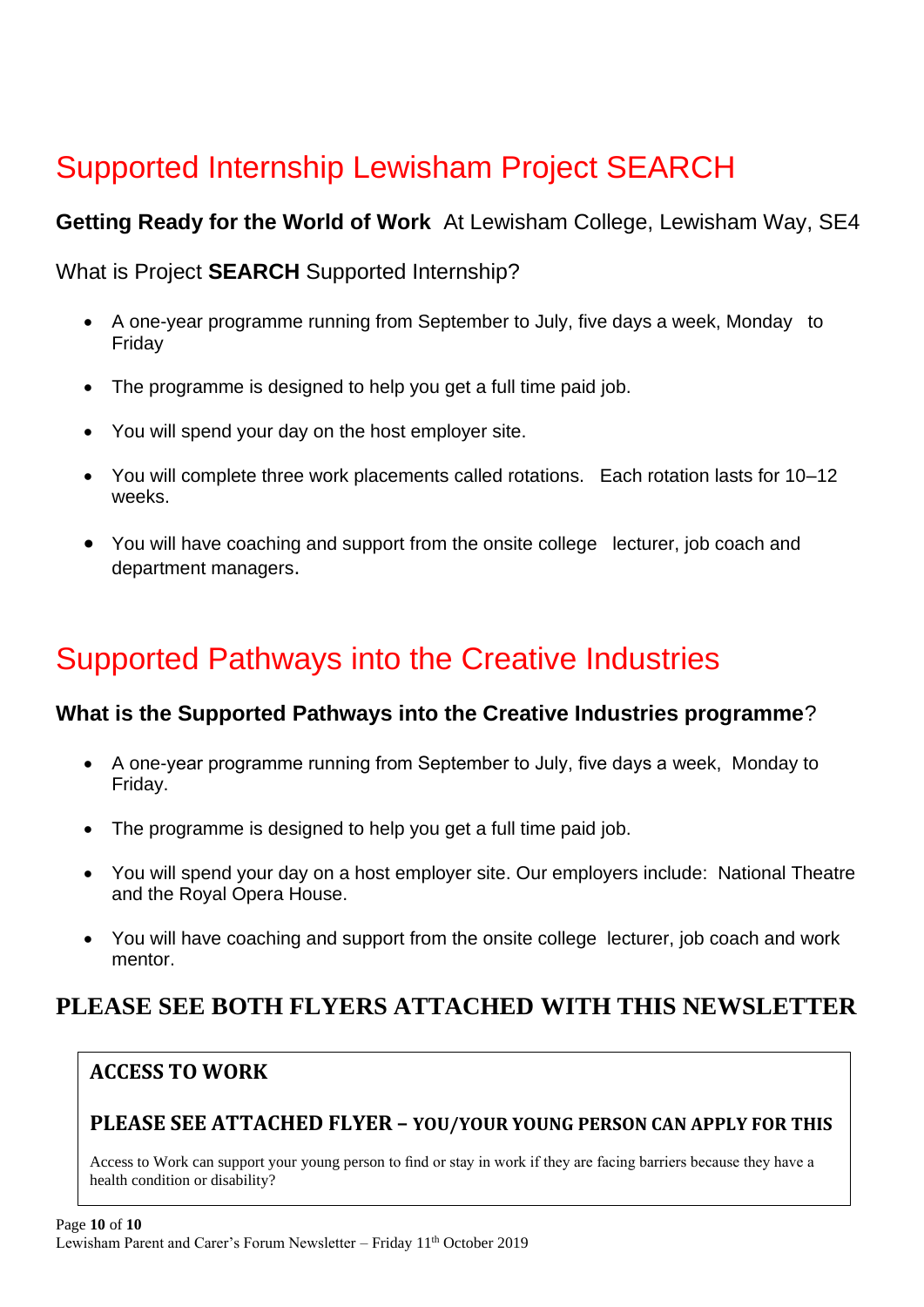## **NATIONAL DEAF CHILDREN'S SOCIETY**

### **Have you heard about our ground-breaking research?**

We've launched exciting new research that will follow deaf young people as they become independent adults. Would you like to be involved or know anyone who does? The research is the first of its kind and the results will help to improve the support that deaf young people get in future.

The project is called READY (Recording Emerging Adulthood in Deaf Youth) and we're running it in partnership with the Universities of Manchester and Edinburgh.

The research is open to young people aged 15–18 who:

- have a permanent hearing loss
- live in England, Scotland or Wales
- use sign language, speech or a mixture of both
- have mild, moderate, severe or profound deafness
- have a hearing loss in both ears or one
- use a hearing aid, a cochlear implant or neither
- were diagnosed as deaf early on or later in life.

Please do share with others.

If you have any questions, just email [ready@manchester.ac.uk](mailto:ready@manchester.ac.uk) or text 07979 668178,

For more information please follow the link below:

[https://sites.manchester.ac.uk/thereadystudy/?utm\\_campaign=READY%20-](https://sites.manchester.ac.uk/thereadystudy/?utm_campaign=READY%20-%20email%20to%20professionals%202019%2010&utm_source=emailCampaign&utm_content&utm_medium=email) [%20email%20to%20professionals%202019%2010&utm\\_source=emailCampaign&utm\\_con](https://sites.manchester.ac.uk/thereadystudy/?utm_campaign=READY%20-%20email%20to%20professionals%202019%2010&utm_source=emailCampaign&utm_content&utm_medium=email) [tent&utm\\_medium=email](https://sites.manchester.ac.uk/thereadystudy/?utm_campaign=READY%20-%20email%20to%20professionals%202019%2010&utm_source=emailCampaign&utm_content&utm_medium=email)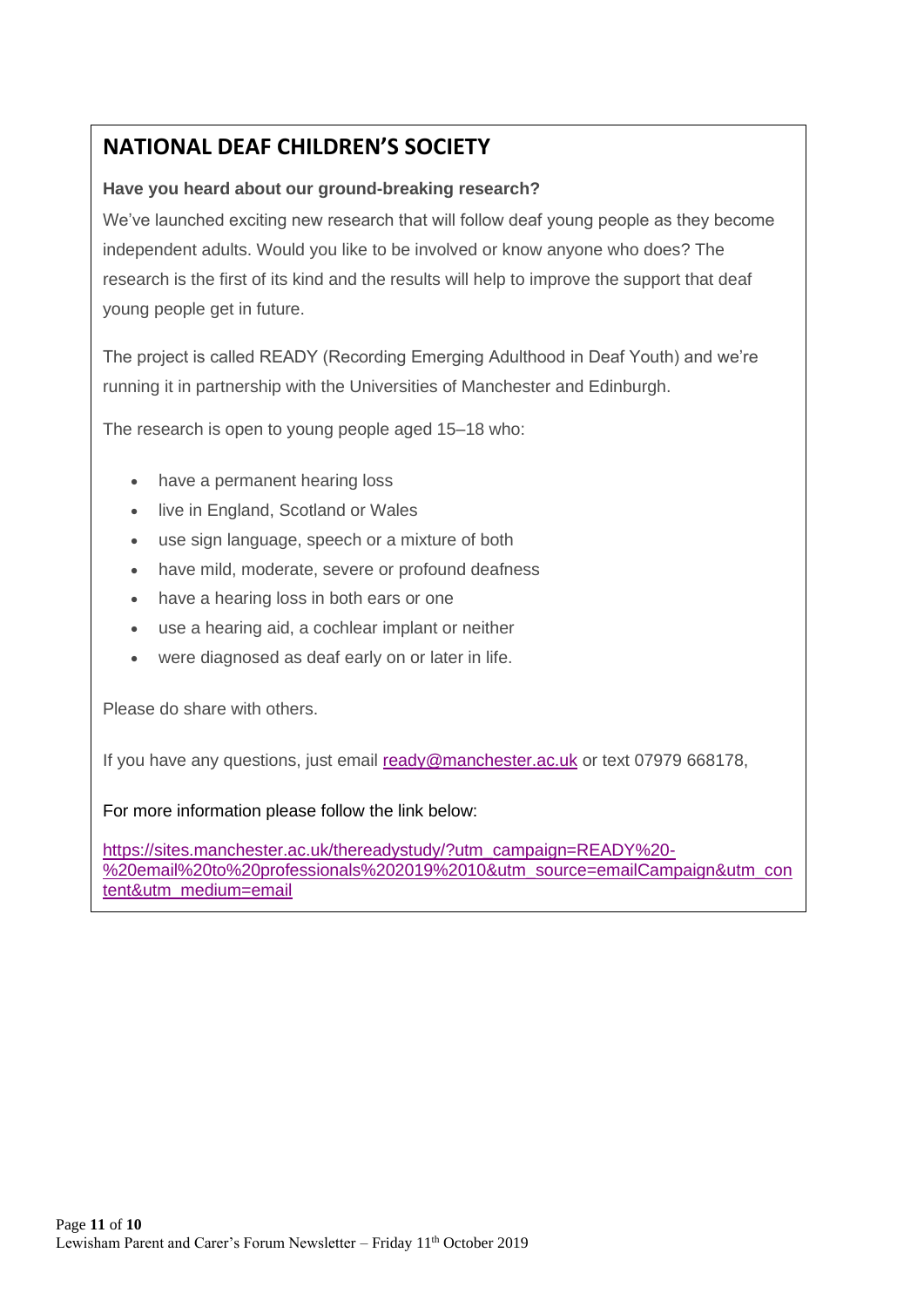

On Monday (7<sup>th</sup> October), we heard the news that three remarkable families who challenged the government over its approach to special educational needs and disability (SEND) funding sadly lost their case at the High Court.

Whilst this is really disappointing for everyone involved, on the positive side thanks for the inspirational campaign by SEND Action, the case has successfully reached much wider audiences highlighting the daily battles for support and inequalities in the system facing disabled children and their families.

Making disabled children a priority should and must be everyone's business so with a potential general election around the corner, this is your opportunity to help make disabled children a priority by supporting our manifesto pledges.

# **[PLEDGE YOUR SUPPORT](https://action.contact.org.uk/page/49406/subscribe/1)**

Contact is calling for the following pledges to be included in all party manifestos:

**1. Stop the cuts to child disability payments under Universal Credit**: This would benefit more than 100,000 disabled children across the UK

**2. Close the school transport loophole**:This would benefit around 50,000 disabled youngsters.

**3. Give back the £1.5 billion of support owed to disabled children and improve entitlements to education, health and social care for every family**: This would benefit more than 1 million disabled children and their families.

Una Summerson Head of Campaigns Contact, the charity for families with disabled children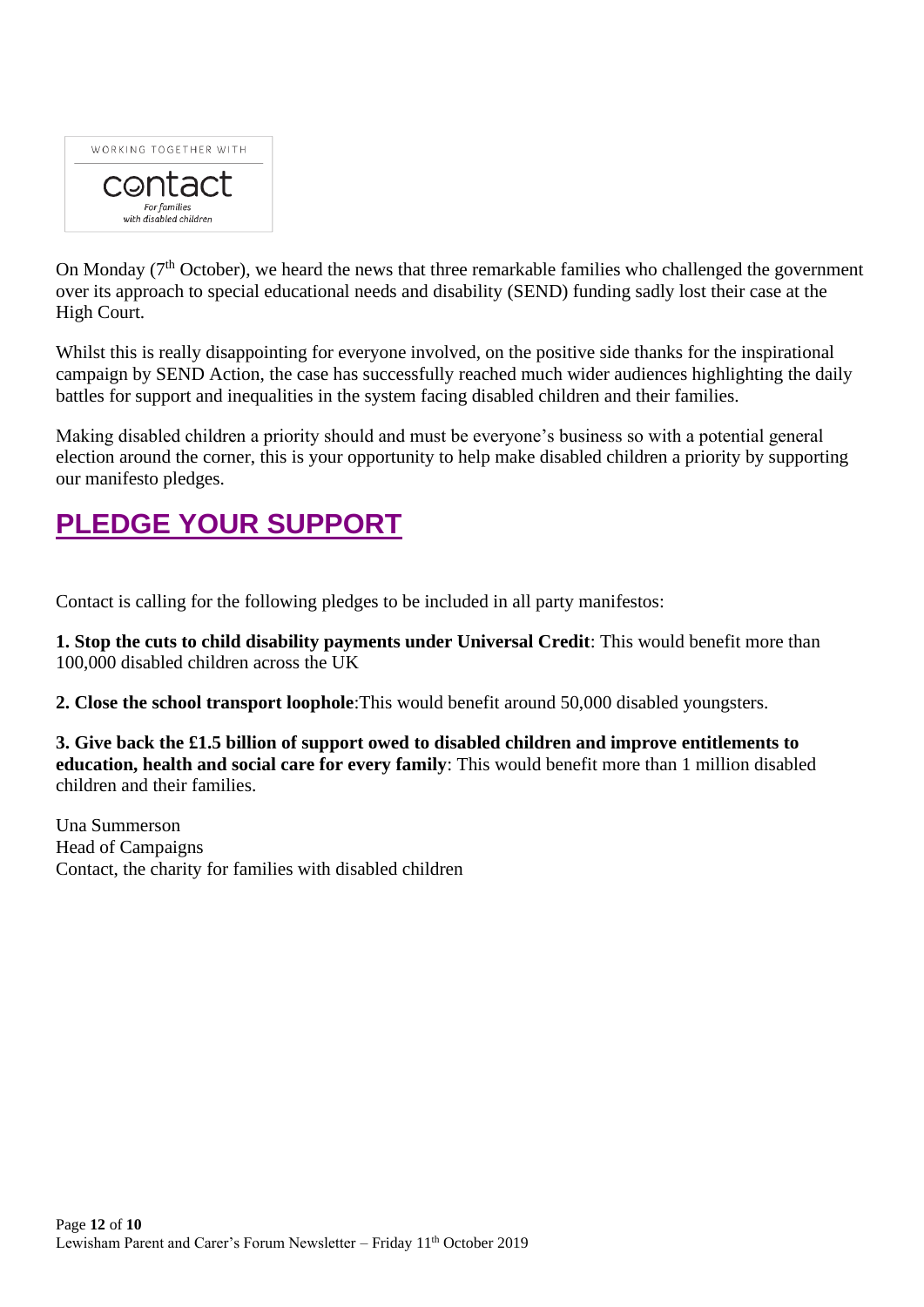### **ALL OF THE FOLLOWING INFORMATION IS PROVIDED BY SIGNAL FAMILY SUPPORT**

*Please note that SIGNAL is only passing on the non-SIGNAL information. Unless otherwise stated, we do not necessarily recommend or endorse any particular event, group, person, product or service.*

| If you wish to join SIGNAL FAMILY SUPPORT               | Free PIP Workshop at Contact                       |
|---------------------------------------------------------|----------------------------------------------------|
| Please contact                                          |                                                    |
| <b>Candida Burrows</b>                                  | When: Friday 15th November, from 9.45am to         |
| <b>Manager, SIGNAL Family Support</b>                   | 12pm (light refreshments will be provided).        |
| 07946 632477                                            |                                                    |
| www.signalfamilysupport.org                             | Where: Leemore Community Hub, Bonfield Rd,         |
| Mutual support for families in Lewisham with            | Lewisham SE13 5EU                                  |
| children on the Autism Spectrum                         |                                                    |
|                                                         | Who: parents/carers of young people who are        |
|                                                         | (or will be) claiming PIP from the age of 16.      |
|                                                         |                                                    |
|                                                         | This workshop is run by the DWP and will offer     |
|                                                         | advice on the rules and regulations surrounding    |
|                                                         | PIP and how to complete the application etc. To    |
|                                                         | book: email lewisham.office@contact.org.uk         |
|                                                         | or call 020 8297 8056 and leave a message.         |
| The Advocacy and Support Partnership Seminars           | <b>Drumbeat: Free Workshops for Parents/Carers</b> |
|                                                         |                                                    |
| The Advocacy and Support Partnership, Irwin Mitchell    | Drumbeat Outreach provide FREE workshops           |
| Solicitors and Action for Kids run various seminars for | for parents/carers of children on the autism       |
| parents and professionals.                              | spectrum.                                          |
|                                                         |                                                    |
| The seminars run from 10am to 2.30pm at the St          | All workshops take place at Drumbeat Brockley,     |
| Alban's Centre, Baldwins Gardens, London EC1N 7AB.      | Revelon Road SE4 2PR and run from 10am to          |
|                                                         | 12pm (unless otherwise stated) on the              |
|                                                         | following Tuesdays:                                |
| For parents and carers the cost is just £19 each,       |                                                    |
| including lunch.                                        |                                                    |
|                                                         | • 29th October: Supporting Socialising             |
| <b>Transition to Adult Life (3 parts)</b>               | · 19th November: It's Different for Girls          |
|                                                         | · 10th December: Supporting Emotional              |
| Tuesday 12th November 2019: The Care Act and            | Regulation                                         |
| entitlement to personalised support in adult life, and  | • 10th December: Supporting Emotional              |
| supported employment                                    |                                                    |
|                                                         | Regulation 6-8pm Although all places are free,     |
| Wednesday 4th March 2020: Mental Capacity,              | booking is essential, so please contact            |
| Welfare and Financial deputyship and Continuing         | Drumbeat Outreach Admin on 020 7635 9022           |
| <b>Health Care assessments</b>                          | or outreach.admin@drumbeat.lewisham.sch.uk         |
|                                                         |                                                    |
| Tuesday 16th June 2020: Housing, benefits,              | For more details, go to:                           |
| employment, financial planning                          | www.drumbeatasd.org/page/?title=Outreach+P         |
|                                                         | arent+Workshops&pid=199                            |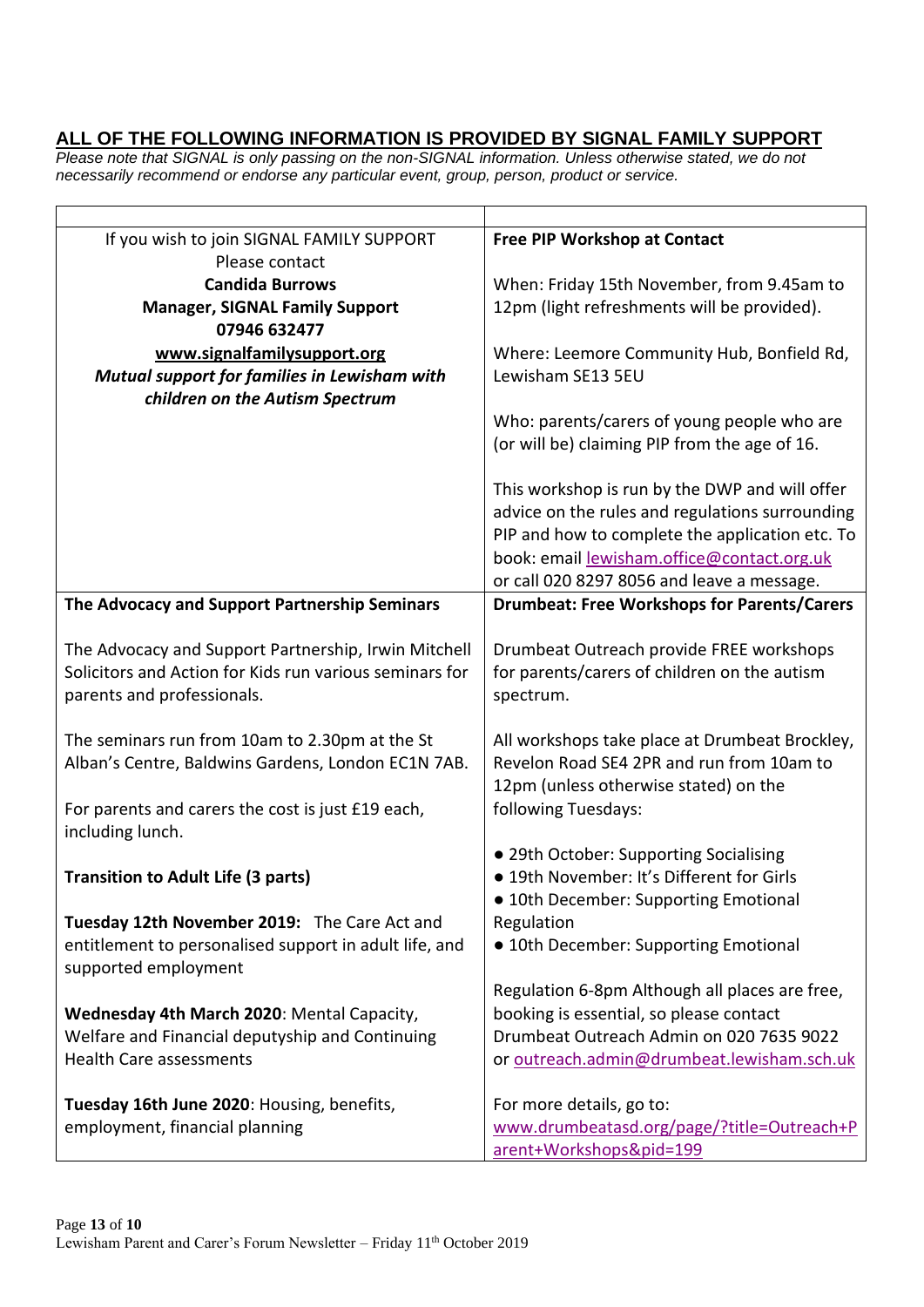| To book: www.eventbrite.co.uk/e/b-transition-to-                           |                                                                                                     |
|----------------------------------------------------------------------------|-----------------------------------------------------------------------------------------------------|
| adult-life-1-the-care-act-rights-to-social-caresupport-                    |                                                                                                     |
| tickets-41852260237                                                        |                                                                                                     |
|                                                                            |                                                                                                     |
| <b>NAS Greenwich: groups for adults on</b>                                 | <b>Lewisham Family Information Service</b>                                                          |
| the autism spectrum Autism Hub for                                         | Need help finding childcare or services to                                                          |
| <b>Adults (18+)</b>                                                        | support your family? Lewisham Council's Family                                                      |
|                                                                            | Information Service (FIS) offers free and                                                           |
| https://nasgreenwich.org.uk/autism-hub-adults/                             | impartial advice to parents and carers. From                                                        |
|                                                                            | Childcare to accessing free early education                                                         |
|                                                                            | entitlement.                                                                                        |
| This group meets on the third Friday of each month,                        |                                                                                                     |
| from 2pm to 4.30pm at:                                                     | FIS can help you find services for families with                                                    |
|                                                                            | children and young people aged $0 - 19$ years                                                       |
| The Stables, Greenwich Carers Centre, 76 Hornfair Rd,<br>Charlton SE7 7BD. | (up to 25 years for Special Educational Needs<br>and Disabilities).                                 |
|                                                                            |                                                                                                     |
| They offer a space in a relaxed and creative                               | How can we help you?                                                                                |
| environment with a regular set of activities like Lego,                    | We can put you in touch with services for:                                                          |
| board games, arts and crafts and access to info                            | • Childcare and Free Early Education                                                                |
| resources with laptops, iPads and books.                                   | • Children & Family Centres                                                                         |
|                                                                            | • Special Educational Needs and Disabilities                                                        |
| Refreshments are served.                                                   | (SEND)                                                                                              |
| Pub Group for Adults and Young People (18+)                                | • Health<br>• Schools and Learning                                                                  |
| https://nasgreenwich.org.uk/nas-greenwich-pub-                             | • Support for Parents & Carers                                                                      |
| group/                                                                     | . Young people activities and Clubs.                                                                |
|                                                                            |                                                                                                     |
| This social group for adults and young people (age                         | To Contact FIS you can: Email:                                                                      |
| 18+) on the autism spectrum meets on the first                             | fis@lewisham.gov.uk                                                                                 |
| Wednesday of every month at:                                               | Telephone: 0208 314 3940 (Monday to Friday                                                          |
|                                                                            | $10:00am - 4:00pm)$                                                                                 |
| The Pelton Arms pub, Pelton Rd, Greenwich SE10                             |                                                                                                     |
| 9PQ, from 7.30pm to 10pm.                                                  | Write to: Lewisham Family Information Service,<br>Early Years, Quality and Sufficiency, 2 nd Floor, |
| Please contact NAS Greenwich if you would like to                          | East End, Zone C, Laurence House, Catford SE6                                                       |
| know more, visit the website addresses above or                            | 4RU.                                                                                                |
| email greenwich@nas.org.uk                                                 |                                                                                                     |
|                                                                            |                                                                                                     |
| <b>London Transport Museum Early and</b>                                   | <b>Science Museum SEN Events Early</b>                                                              |
| <b>Evening Explorers</b>                                                   | <b>Birds</b>                                                                                        |
|                                                                            |                                                                                                     |
| www.ltmuseum.co.uk/learning/families/sen                                   |                                                                                                     |
|                                                                            |                                                                                                     |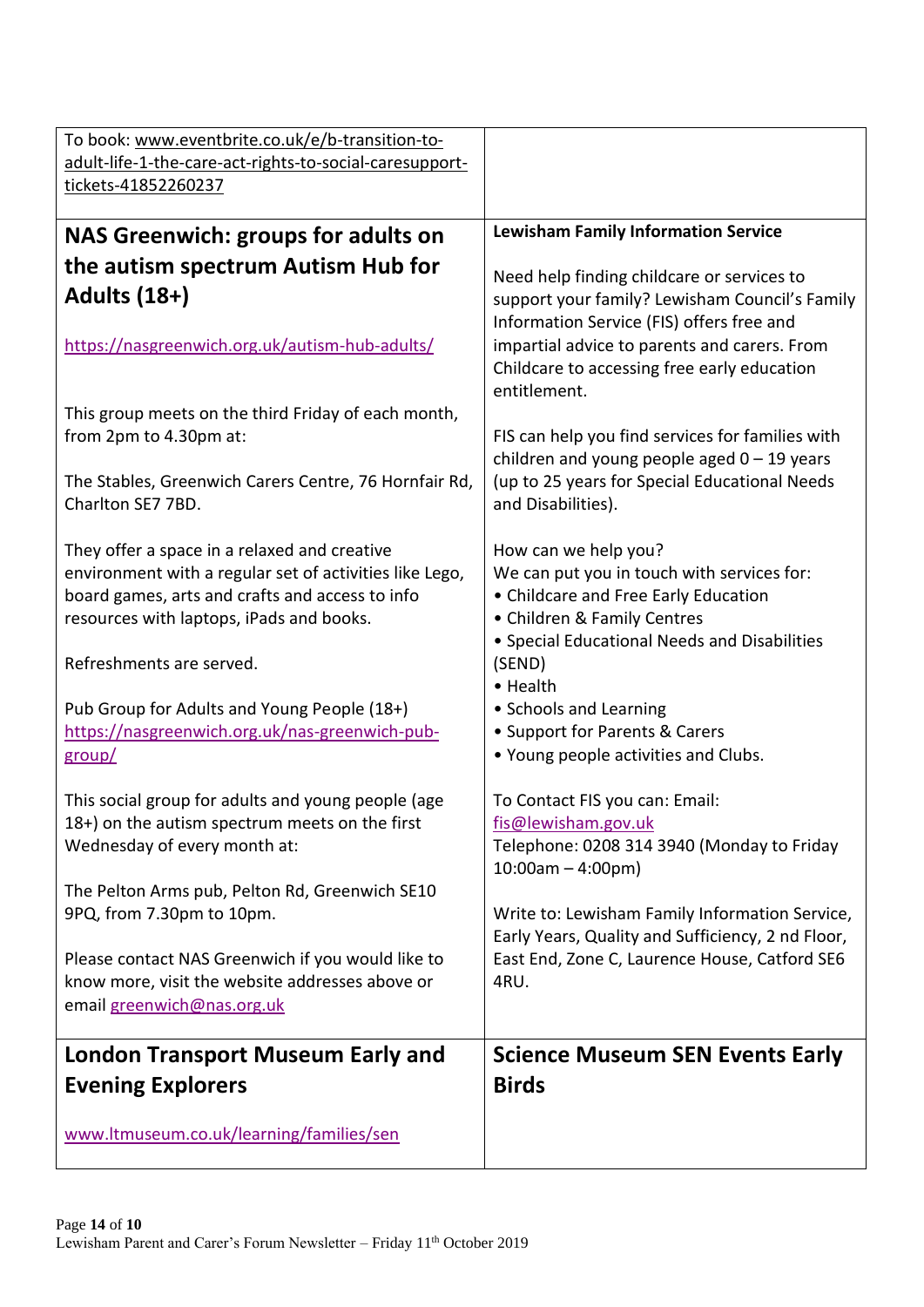| Explore the All Aboard family spaces in peace, have a   | Occasional Saturday mornings from 8am to         |
|---------------------------------------------------------|--------------------------------------------------|
| go at the holiday activities, get hands-on with genuine | 11am, exclusively for families with SEN children |
| parts of transport history, or make use of the sensory  | aged up to 15.                                   |
| bags to support exploring the collection.               |                                                  |
|                                                         | Remaining 2019 dates are:                        |
| Early Explorers (8.30am to 10am):                       |                                                  |
|                                                         | 5th October and 14th December.                   |
| Saturdays 26th October and 14th December                |                                                  |
|                                                         | There is also a special evening session 6.30pm   |
| Under-18s are free; adults pay standard price (£16.60   | to 9.30pm on 23rd November.                      |
| online or £18 on the door). Booking is essential as     |                                                  |
| places are limited.                                     | Although places are FREE, they are strictly      |
|                                                         | limited and booking is ESSENTIAL.                |
|                                                         |                                                  |
|                                                         | Booking for each session opens at 10am, a        |
|                                                         | month beforehand. To book, call 020 7942         |
|                                                         | 4777. To go on the mailing list for reminders,   |
|                                                         | email                                            |
|                                                         | familyprogrammes@sciencemuseum.ac.uk             |
|                                                         |                                                  |
|                                                         | For full details of the Science Museum Early     |
|                                                         | Bird programme, go to:                           |
|                                                         | www.sciencemuseum.org.uk/see-and-do/early-       |
|                                                         | birds                                            |
|                                                         |                                                  |
|                                                         |                                                  |